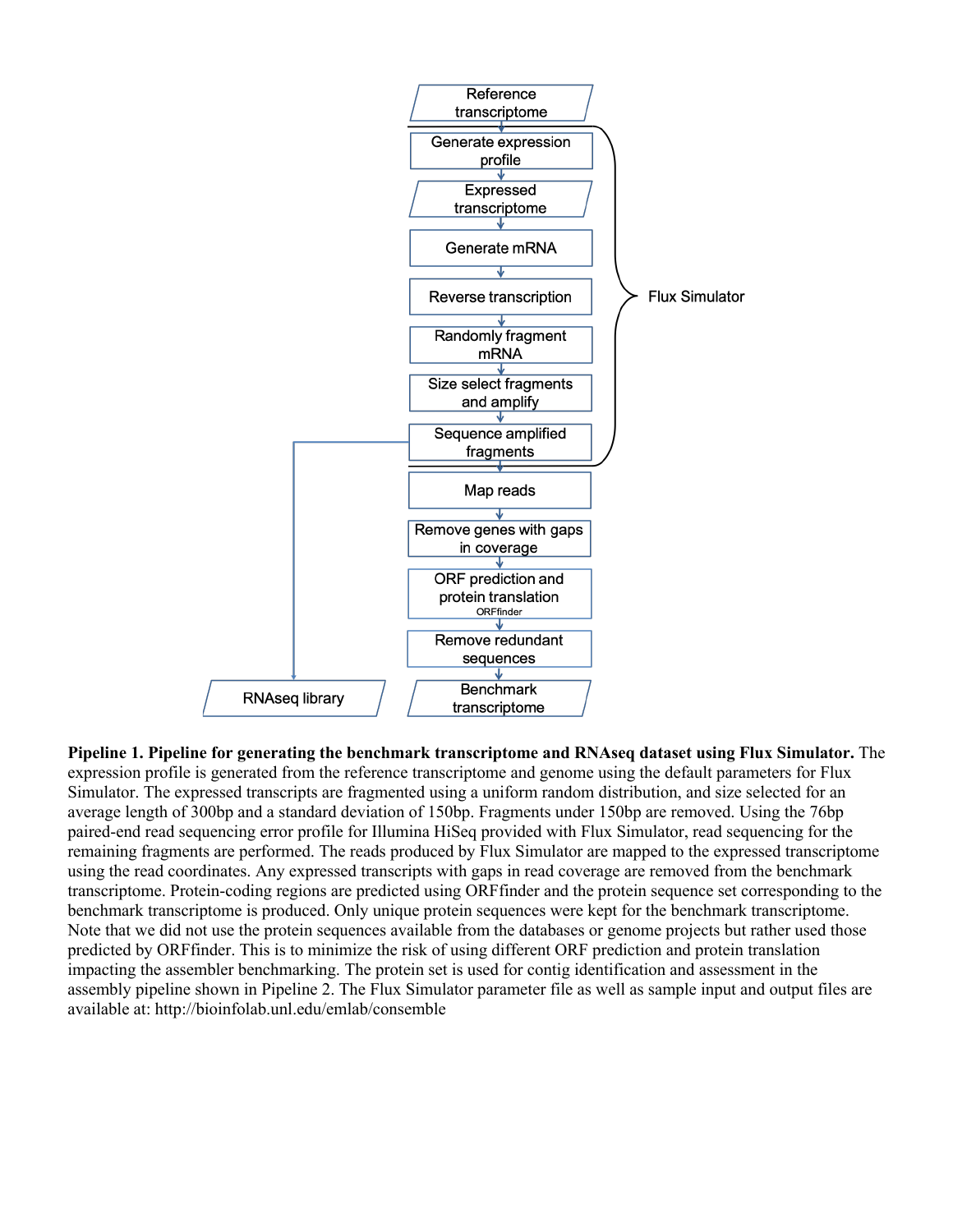

**Pipeline 2. The assembly benchmark pipeline.** See **Materials and Methods** on how each ensemble assembler was run.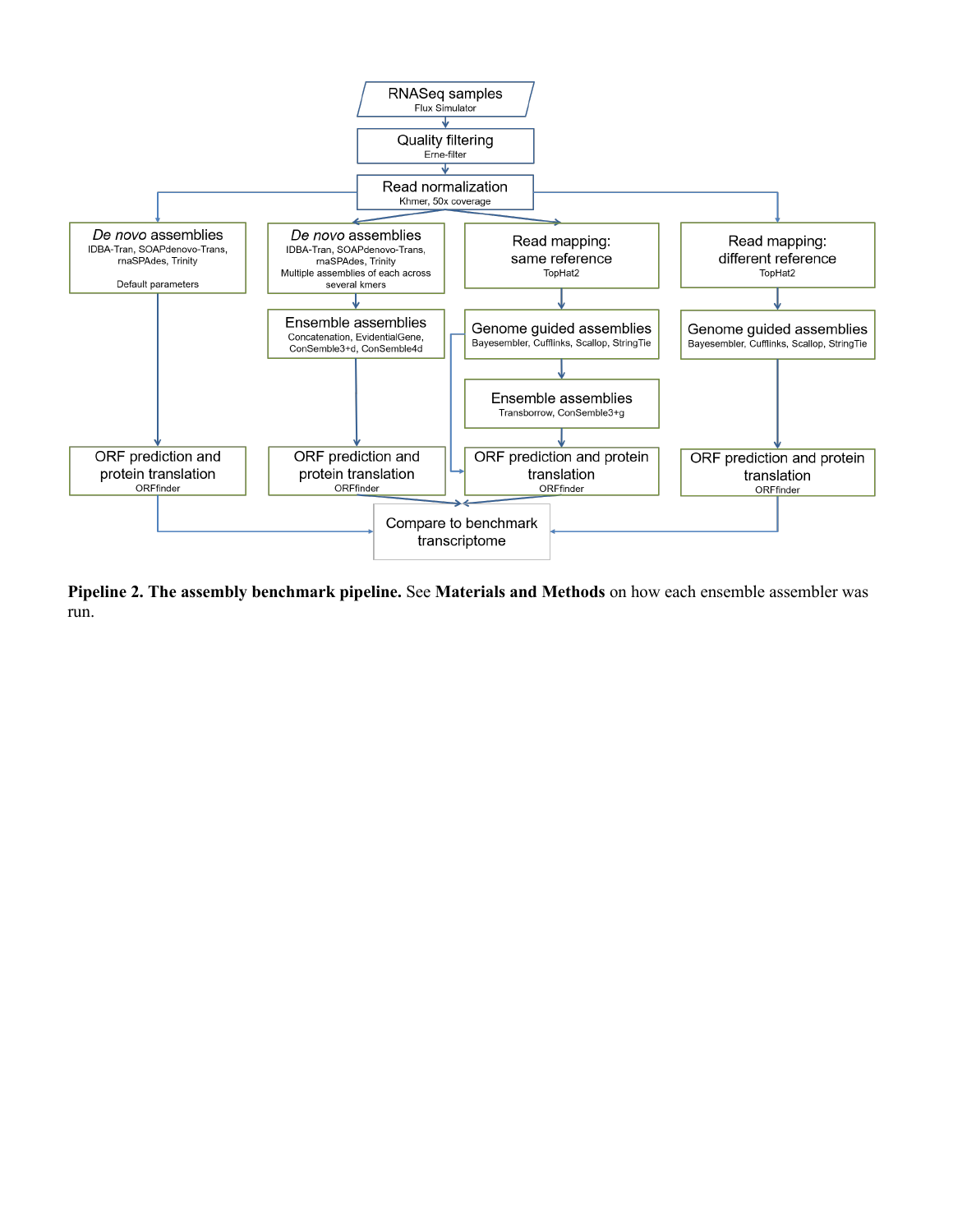

Pipeline 3. The ConSemble pipeline for *de novo* transcriptome assembly. After quality filtering and normalization of RNAseq data, assembly is done using each of the four *de novo* assemblers using multiple kmer values. For each assembly, protein-coding contigs are identified using ORFfinder. A unique contig set ("pooled unique") is generated for each of the *de novo* assemblers based on their protein sequences. This unique contig set forms the contig library for each of the *de novo* assembly method. Contigs that share coded protein sequences in three or more of the four contig libraries are selected for the final assembly output. This final contig set is called the "ConSemble3+d" assembly. The script for the ConSemble pipeline, sample datasets, all intermediate files, and final transcriptome outputs are available at: http://bioinfolab.unl.edu/emlab/consemble/